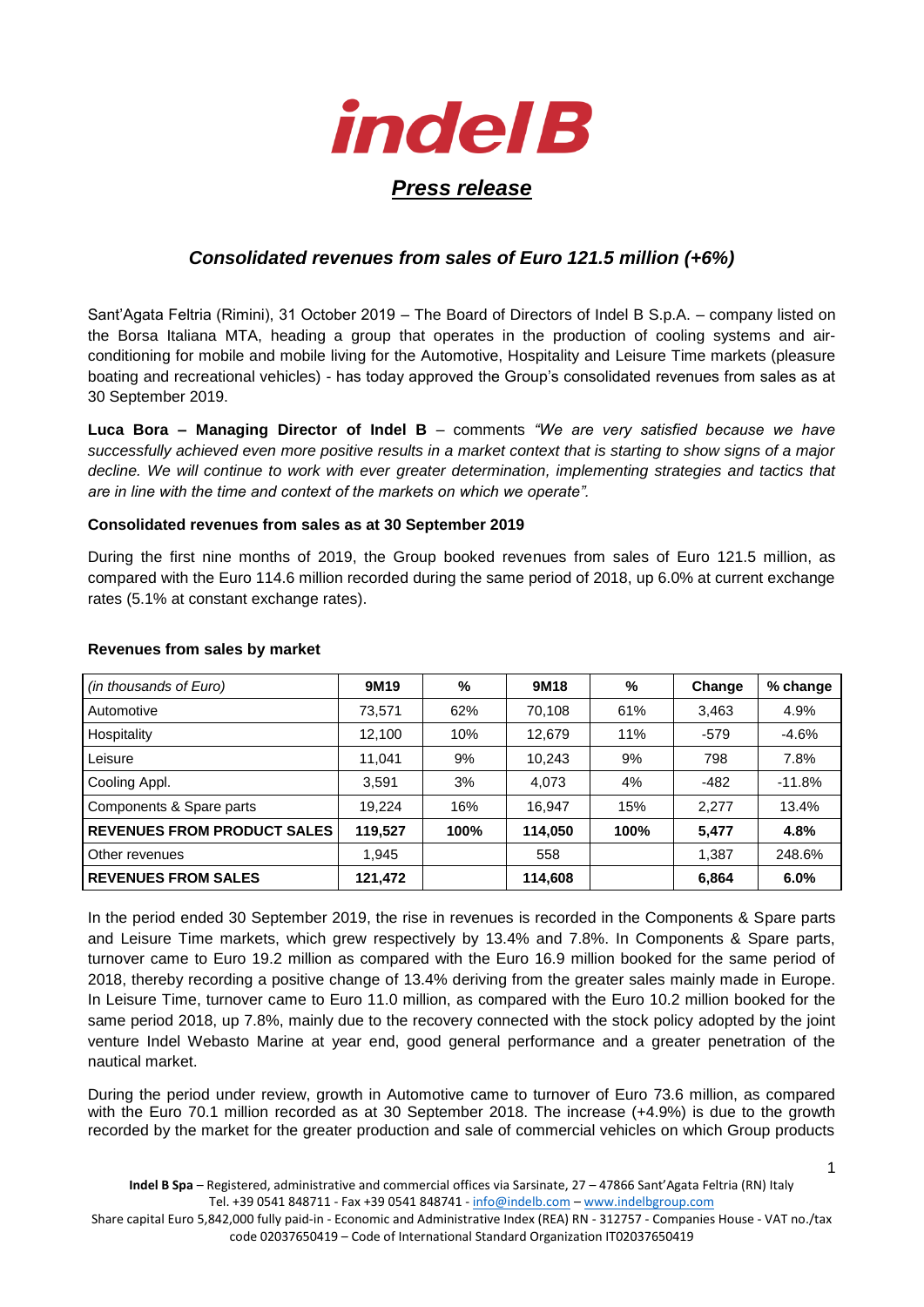can be installed and the greater penetration of Group products for the number of devices installed as original equipment manufacturer (OEM) and After Market (AM).

The Hospitality and Cooling Appliances markets show results that decline on those of the same period 2018. More specifically, in Hospitality (-4.6%), the lesser volumes of products intended for hotels have resulted in turnover going from Euro 12.7 million as at 30 September 2018 to Euro 12.1 million of the same period of 2019. The Cooling Appliances market has dropped by 11.8% due to the slowing to demand for milk refrigerators; a market that has, however, benefited from a partial recovery on the first half of 2019.

As regards sales channels, the OEM<sup>1</sup> (Original Equipment Manufacturer) channel recorded growth of around 6%, with turnover of Euro 59.8 million, thanks primarily to the development of the Automotive market, in particular in North America, as compared with Euro 56.5 million for the first nine months of 2018. The AM<sup>2</sup> (After Market) channel increased its turnover by around 3%, going from Euro 38.8 million during the first nine months of 2018 to Euro 40.1 million during the period under review in 2019, thanks to the increase in Components & Spare parts and Leisure Time markets, partially offset by a decline in Hospitality market.

Geographically, the most significant growth (+18.5%) was seen in the Americas, with turnover of Euro 25.5 million as compared with Euro 21.5 million in the first nine months of 2018, still driven by the Automotive market, which accounted for 21% of total revenues from product sales; this was followed by Italy, with turnover of Euro 33.4 million (+4.8%) with respect to the Euro 31.9 million of the first nine months of 2018 and 28% of turnover. During the first nine months of 2019, in Europe turnover remains substantially in line with the same period of 2018, with a slight positive change of 1.5% and revenues of Euro 56.4 million as compared with Euro 55.6 million in the same period of 2018. The rise is mainly due to growth in Components & Spare parts and Leisure Time markets, without any consequent changes to market share. Finally, in the Rest of World, a reduction of (-16.8%) is recorded, with revenues standing at Euro 4.2 million as compared with the Euro 5.0 million of the same period of 2018.

Other revenues, of Euro 1.9 million at 30 September 2019 mainly relate to the recovery of duties for goods produced in China and sold in the USA, and the recovery of transport costs.

Despite the difficult market context, which has struck Automotive in North America in particular, during the first nine months of 2019, the Group once again recorded positive performance in results as compared with the same period of the previous year. It is expected that this negative cycle will reflect on the forthcoming results, with a consequent decline in orders and revenues, but that this will be brief and that starting 2021, a recovery shall be seen in the Automotive market.

To cope with this period, Indel B Spa has taken the preventive measure of requesting the start of redundancy funds as from 28 October 2019.

**\* \* \***

The documents will be available to the public at the Company's registered office, at Borsa Italiana, on the storage mechanism authorised by Consob "1info" [\(www.1info.it\)](http://www.1info.it/) and in the specific sections of the website <www.indelbgroup.com>.

**\* \* \***

*"The Manager appointed to prepare the company accounting documents, Mirco Manganello, declares in accordance with paragraph 2, Article 154 bis of the Consolidated Finance Act that the accounting disclosure contained in this release coincides with the results of the documents, books and accounting entries".*

*Please note that the data relative to revenues from sales given in this press release has not been audited.* 

**.** 

**\* \* \***

*<sup>1</sup> OEM Original Equipment Manufacturer. Customer segment that purchases third party manufacturer components specifically designed for use in the products sold or finished products, which are therefore marketed under own brand. The OEM channel is transversal to all markets.* 

*<sup>2</sup> AM (After Market) Sales channel characterised by the manufacture of goods developed not according to customised projects commissioned on specific customer request, but rather intended for marketing under own brand or the "ISOTHERM" brand owned by Indel Webasto Marine, by Indel B.*